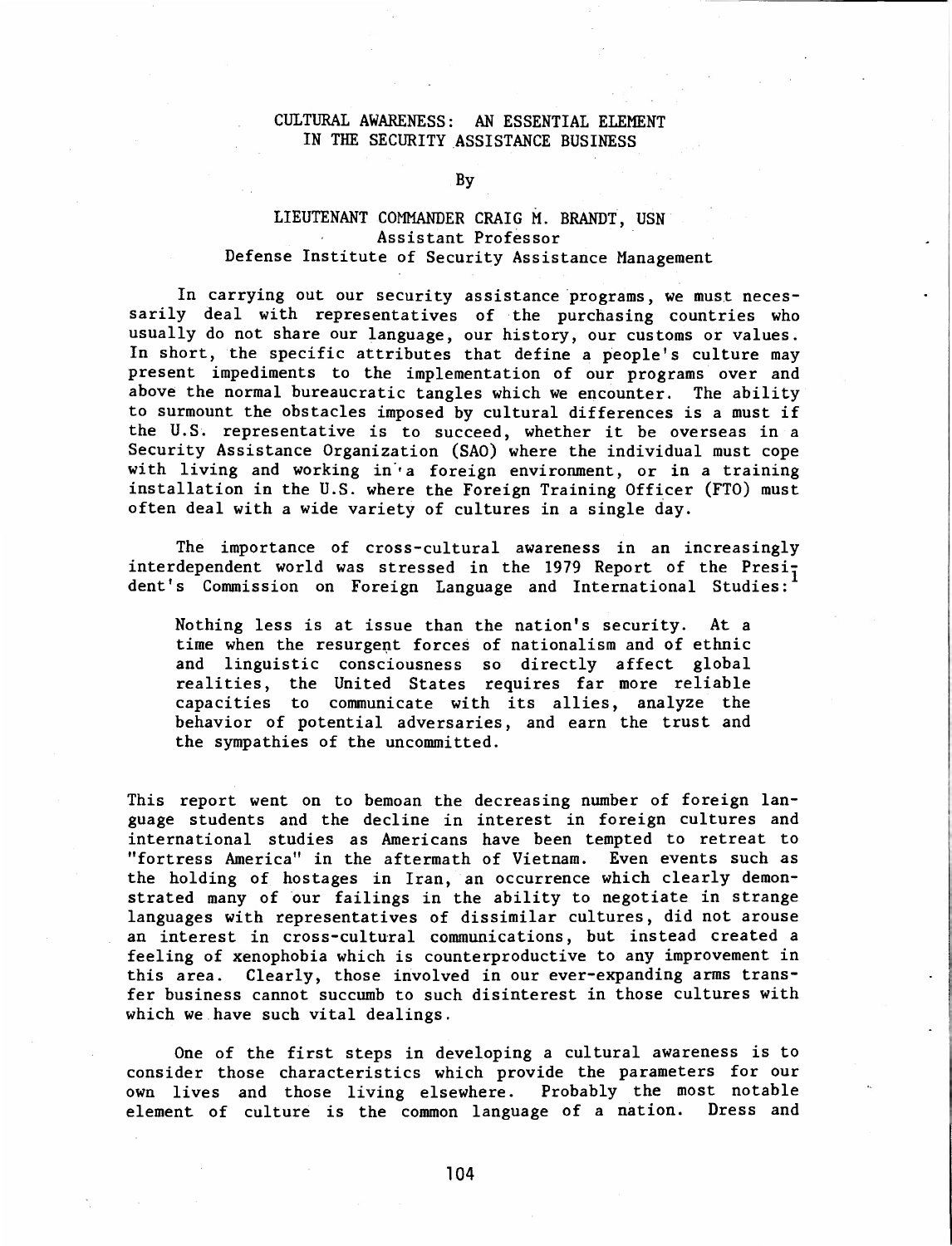| <b>Report Documentation Page</b>                                                                                                                                                                                                                                                                                                                                                                                                                                                                                                                                                                                                                                                                                                                                                                                                                                   |                             |                              |                                                          | Form Approved<br>OMB No. 0704-0188                 |                           |
|--------------------------------------------------------------------------------------------------------------------------------------------------------------------------------------------------------------------------------------------------------------------------------------------------------------------------------------------------------------------------------------------------------------------------------------------------------------------------------------------------------------------------------------------------------------------------------------------------------------------------------------------------------------------------------------------------------------------------------------------------------------------------------------------------------------------------------------------------------------------|-----------------------------|------------------------------|----------------------------------------------------------|----------------------------------------------------|---------------------------|
| Public reporting burden for the collection of information is estimated to average 1 hour per response, including the time for reviewing instructions, searching existing data sources, gathering and<br>maintaining the data needed, and completing and reviewing the collection of information. Send comments regarding this burden estimate or any other aspect of this collection of information,<br>including suggestions for reducing this burden, to Washington Headquarters Services, Directorate for Information Operations and Reports, 1215 Jefferson Davis Highway, Suite 1204, Arlington<br>VA 22202-4302. Respondents should be aware that notwithstanding any other provision of law, no person shall be subject to a penalty for failing to comply with a collection of information if it<br>does not display a currently valid OMB control number. |                             |                              |                                                          |                                                    |                           |
| <b>1. REPORT DATE</b><br>1981                                                                                                                                                                                                                                                                                                                                                                                                                                                                                                                                                                                                                                                                                                                                                                                                                                      | 2. REPORT TYPE              |                              | 3. DATES COVERED<br>00-00-1981 to 00-00-1981             |                                                    |                           |
| <b>4. TITLE AND SUBTITLE</b>                                                                                                                                                                                                                                                                                                                                                                                                                                                                                                                                                                                                                                                                                                                                                                                                                                       |                             |                              |                                                          | 5a. CONTRACT NUMBER                                |                           |
| <b>Cultural Awareness: An Essential Element in the Security Assistance</b><br><b>Business</b>                                                                                                                                                                                                                                                                                                                                                                                                                                                                                                                                                                                                                                                                                                                                                                      |                             |                              |                                                          | 5b. GRANT NUMBER                                   |                           |
|                                                                                                                                                                                                                                                                                                                                                                                                                                                                                                                                                                                                                                                                                                                                                                                                                                                                    |                             |                              |                                                          | 5c. PROGRAM ELEMENT NUMBER                         |                           |
| 6. AUTHOR(S)                                                                                                                                                                                                                                                                                                                                                                                                                                                                                                                                                                                                                                                                                                                                                                                                                                                       |                             |                              |                                                          | 5d. PROJECT NUMBER                                 |                           |
|                                                                                                                                                                                                                                                                                                                                                                                                                                                                                                                                                                                                                                                                                                                                                                                                                                                                    |                             |                              |                                                          | <b>5e. TASK NUMBER</b>                             |                           |
|                                                                                                                                                                                                                                                                                                                                                                                                                                                                                                                                                                                                                                                                                                                                                                                                                                                                    |                             |                              |                                                          | 5f. WORK UNIT NUMBER                               |                           |
| 7. PERFORMING ORGANIZATION NAME(S) AND ADDRESS(ES)<br><b>Defense Institute of Security Assistance Management</b><br>(DISAM), DISAM/DR, 2475 K Street, Wright-Patterson<br>AFB, OH, 45433-7641                                                                                                                                                                                                                                                                                                                                                                                                                                                                                                                                                                                                                                                                      |                             |                              |                                                          | 8. PERFORMING ORGANIZATION<br><b>REPORT NUMBER</b> |                           |
| 9. SPONSORING/MONITORING AGENCY NAME(S) AND ADDRESS(ES)                                                                                                                                                                                                                                                                                                                                                                                                                                                                                                                                                                                                                                                                                                                                                                                                            |                             |                              |                                                          | 10. SPONSOR/MONITOR'S ACRONYM(S)                   |                           |
|                                                                                                                                                                                                                                                                                                                                                                                                                                                                                                                                                                                                                                                                                                                                                                                                                                                                    |                             |                              |                                                          | 11. SPONSOR/MONITOR'S REPORT<br>NUMBER(S)          |                           |
| 12. DISTRIBUTION/AVAILABILITY STATEMENT<br>Approved for public release; distribution unlimited                                                                                                                                                                                                                                                                                                                                                                                                                                                                                                                                                                                                                                                                                                                                                                     |                             |                              |                                                          |                                                    |                           |
| <b>13. SUPPLEMENTARY NOTES</b><br>The DISAM Journal, Summer 1981, Volume 3, Number 4, p.104-107                                                                                                                                                                                                                                                                                                                                                                                                                                                                                                                                                                                                                                                                                                                                                                    |                             |                              |                                                          |                                                    |                           |
| 14. ABSTRACT                                                                                                                                                                                                                                                                                                                                                                                                                                                                                                                                                                                                                                                                                                                                                                                                                                                       |                             |                              |                                                          |                                                    |                           |
| <b>15. SUBJECT TERMS</b>                                                                                                                                                                                                                                                                                                                                                                                                                                                                                                                                                                                                                                                                                                                                                                                                                                           |                             |                              |                                                          |                                                    |                           |
| 16. SECURITY CLASSIFICATION OF:<br>17. LIMITATION OF                                                                                                                                                                                                                                                                                                                                                                                                                                                                                                                                                                                                                                                                                                                                                                                                               |                             |                              |                                                          | 18. NUMBER                                         | 19a. NAME OF              |
| a. REPORT<br>unclassified                                                                                                                                                                                                                                                                                                                                                                                                                                                                                                                                                                                                                                                                                                                                                                                                                                          | b. ABSTRACT<br>unclassified | c. THIS PAGE<br>unclassified | <b>ABSTRACT</b><br><b>Same</b> as<br><b>Report (SAR)</b> | OF PAGES<br>4                                      | <b>RESPONSIBLE PERSON</b> |

**Standard Form 298 (Rev. 8-98)** Prescribed by ANSI Std Z39-18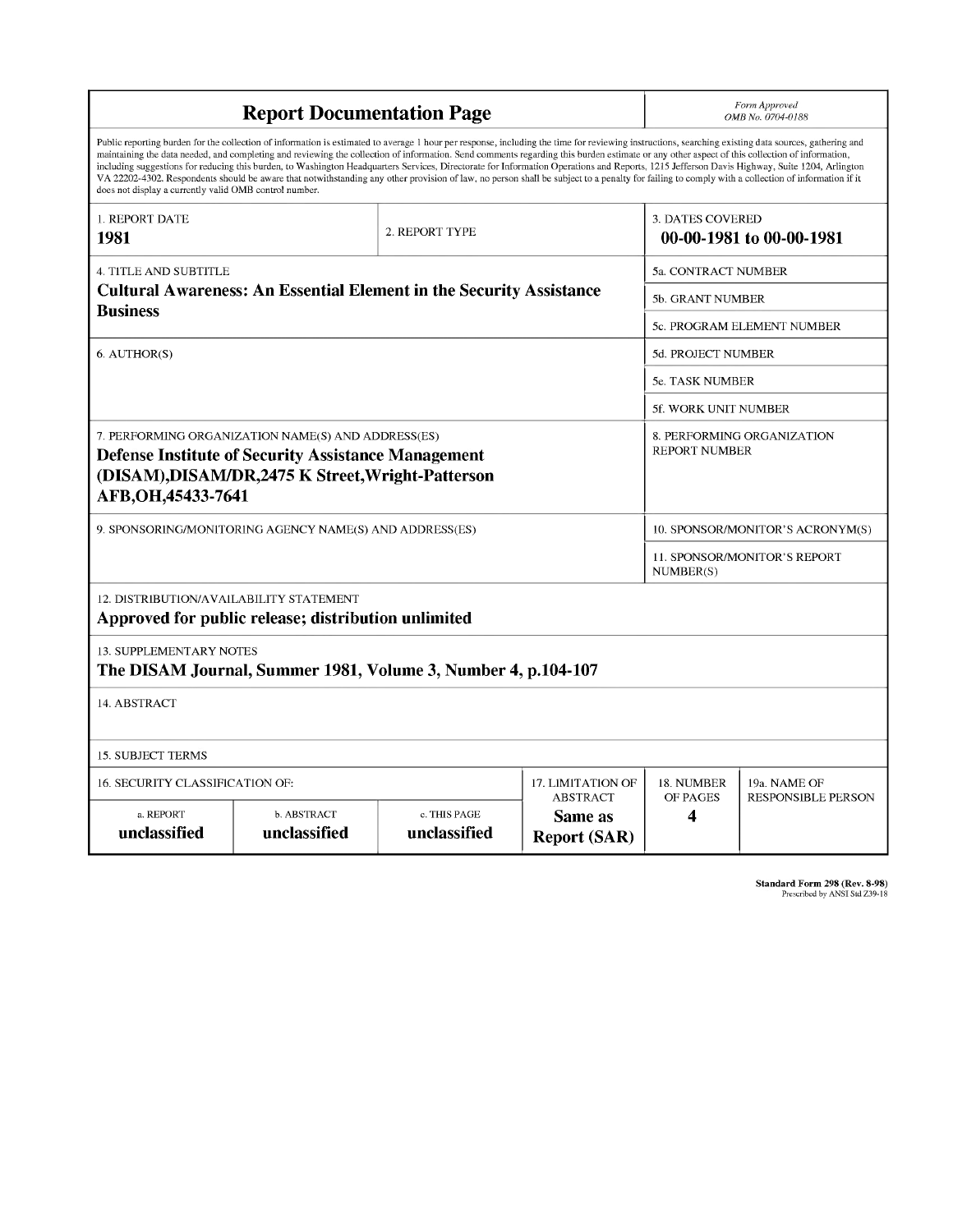appearance, including clothes, hairstyles, and cosmetics, may indicate ethnic background, caste, or social class. Dietary restrictions are extremely relevant in many cultures. In some societies, clock watching and timeliness is taken for granted; in others, it is an absurd preoccupation. Relationships among family and friends, or between old and young, or seniors and subordinates may be highly formalized. The sense of personal space differs considerably, since in some cultures personal physical contact is important but in others must be scrupulously avoided.

While this list hardly constitutes a comprehensive inventory of cultural characteristics, it does give an idea of the many areas where the life that we know may differ considerably from that abroad. We must also realize that even on our own home ground the foreign students who come to the U.S. will find us greatly different from what they are used to in their home countries, and we should use our cultural awareness to minimize their discomfort.

Familiarity with a foreign language is perhaps the most significant key to understanding a foreign culture, because this knowledge can in many respects demystify the culture by removing a great barrier in communications and can temper the shock of the initial intercultural encounter. Although the value of fluency in a language is widely accepted, the Department of Defense does not always provide adequate language training, even for those personnel assigned overseas. With diminishing personnel resources and a lengthy period needed to attain reasonable fluency, it is often too easy to dismiss language training with such rationalizations as "everybody there speaks English," or "it's too difficult a language to learn." While it is true that many of the government officials with whom we deal on the job will speak English, the poultry dealer in the market, the mechanic in the garage, and the plumber trying to stop a leak in your ceiling probably do not; and furthermore, they are almost certain to be unfamiliar with our axiom that says they are supposed to. Difficulty in language usually is a two-way street; yet we arrogantly expect others to be able to speak English which is somehow "easier."

For those who did not receive language training, learning at least a basic vocabulary to cover ritual greetings and common social situations can pay great dividends. It will at least show you have made some effort to appreciate the foreign culture. For those in the SAOs, the immersion in the new culture, with the language always present, makes this a fairly easy task. The difficult part, of course, is to dig in and learn more than the basic "Hello, how are you?" so that you can be able to handle a wider variety of experiences. For the FTO, learning perhaps fourteen languages to accommodate a typical student load is obviously impossible. But what an impact enterprising FTOs could have if they could in fact greet all fourteen of their students in their native tongues!

While language may be a major tool that you will find extremely useful in breaking down cultural barriers, a more general need is to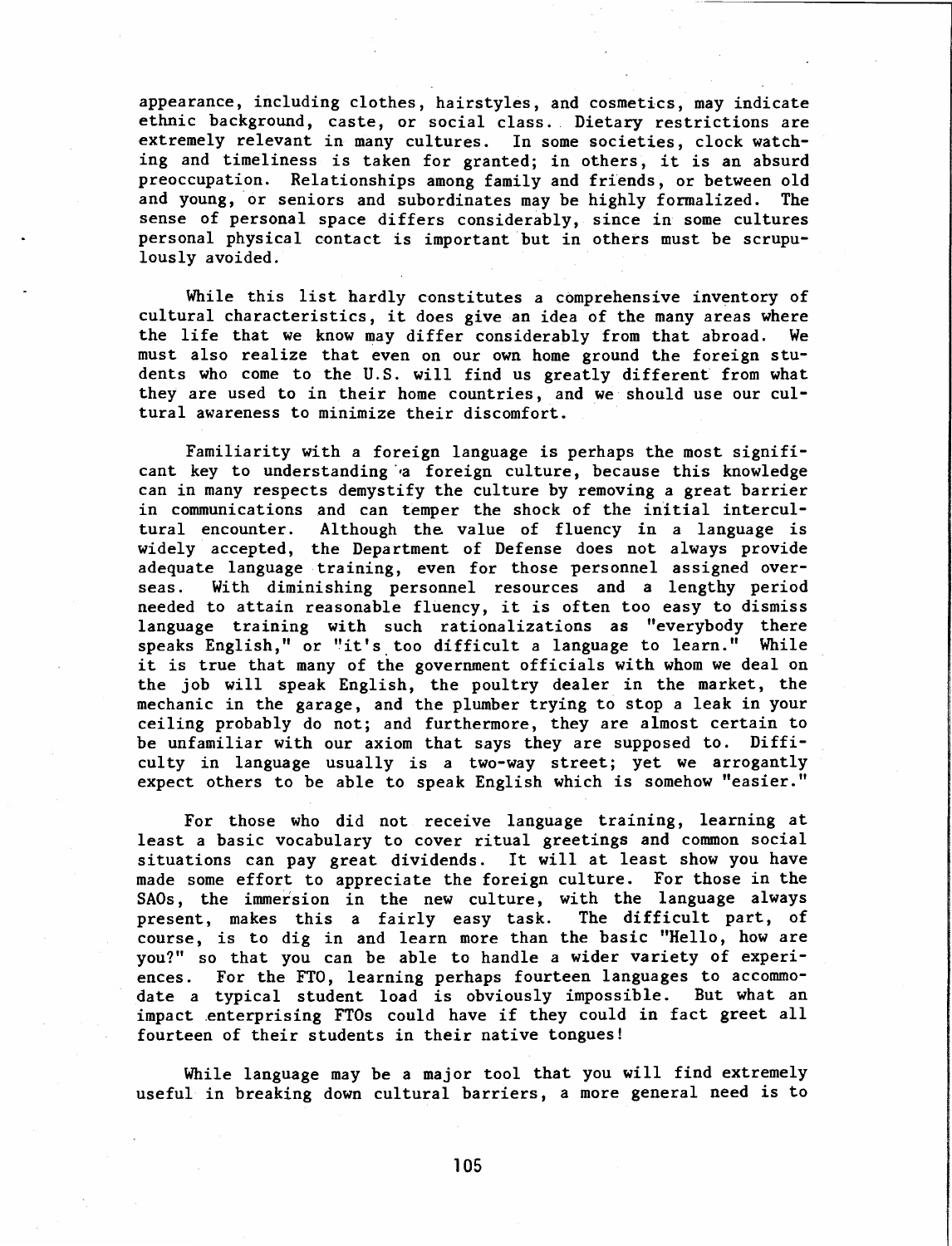develop some empathy with those of the culture; that is, to try and identify with the feelings, experiences, and values that are held by others. First, this means understanding some of the fundamental manifestations of the culture. For example, we must know the history of the country and its impact on the development of the people, some of the taboos that result from dietary restrictions or matters of personal hygiene, and some of the religious attitudes that pervade the daily life. This knowledge will permit the American abroad to fit into the new culture more comfortably, so he might commit fewer gaffes than otherwise; and for those who work with foreigners here, the realization that these variances exist can help us ease the anxieties of those who must confront the American way of life.

Once past these symbols of a culture, we must then be prepared to confront the value system which guides the foreigner's life. Concepts become yalues when they become extremely desirable or undesirable to a people. Infortunately, what might be desirable to one people can be Unfortunately, what might be desirable to one people can be totally the reverse to another, and this can cause clashes between different cultures. The value system is intermeshed with all of the more obvious trappings of a, culture, and is the most difficult aspect of a culture for an outsider to comprehend. The manifestations of a value system are many. For example, the desire to plan time carefully and adjust behavior to a rigid and inflexible schedule is viewed as bizarre behavior in a society where time is not seen in hourly chunks but is allocated as necessary to the event in question. Western efficiency, with its emphasis on the rapid attainment of finite goals, can often be thwarted by those who value a more indirect approach to getting a job done; and the importance of personal relations can easily be overlooked by those who are accustomed to the interchangeability of the living cogs in the bureaucratic machinery.

These differences in values are often imperceptible to those insensitive to cultural differences; and this lack of discernment often leads to the conclusion that others are lazy, disorganized, devious, or just plain backward. On the other hand, because of our own value system, we are often criticized for being tense, overbearing, and aloof. While there is little likelihood of totally rejecting one's value system and substituting another, we can at least hope that our sensitivities to these distinctions will make our communications easier.

One final aspect of functioning outside of one's own culture cannot be overlooked. This might be termed daily survival tactics, i.e., the ability to get along where the social structure may be significantly different from one's own. Whether it is learning to use the microwave oven in the PX cafeteria or discovering where to get the tokens to use a public telephone, each country has its own surprises to offer in getting through the day. Whether to pay a fixed price or to haggle, how to find a certain address, where to find an adaptor so you can use your electric razor, how to cash a check, what size clothes you now wear — all these questions crop up on <sup>a</sup> daily basis for the newcomer. To some, this is part of the charm of living in a